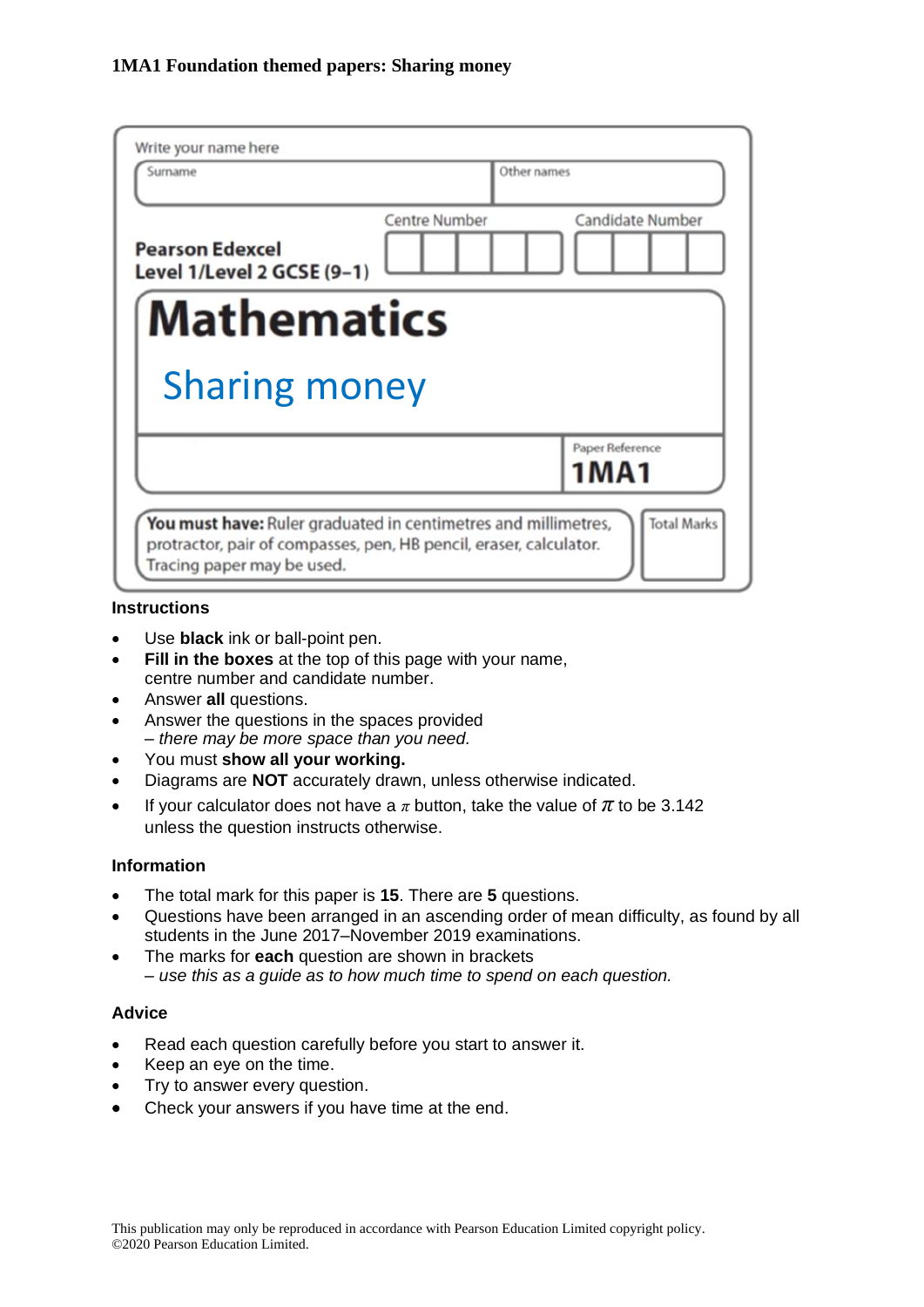

£.......................................................

**(Total for Question 1 is 2 marks)**

**2** Ali, Ben and Cathy share an amount of money in the ratio 6 : 9 : 10 What fraction of the money does Ben get?

**\_\_\_\_\_\_\_\_\_\_\_\_\_\_\_\_\_\_\_\_\_\_\_\_\_\_\_\_\_\_\_\_\_\_\_\_\_\_\_\_\_\_\_\_\_\_\_\_\_\_\_\_\_\_\_\_\_\_\_\_\_\_\_\_\_\_\_\_\_\_\_\_\_**

.......................................................

**(Total for Question 2 is 2 marks) \_\_\_\_\_\_\_\_\_\_\_\_\_\_\_\_\_\_\_\_\_\_\_\_\_\_\_\_\_\_\_\_\_\_\_\_\_\_\_\_\_\_\_\_\_\_\_\_\_\_\_\_\_\_\_\_\_\_\_\_\_\_\_\_\_\_\_\_\_\_\_\_\_**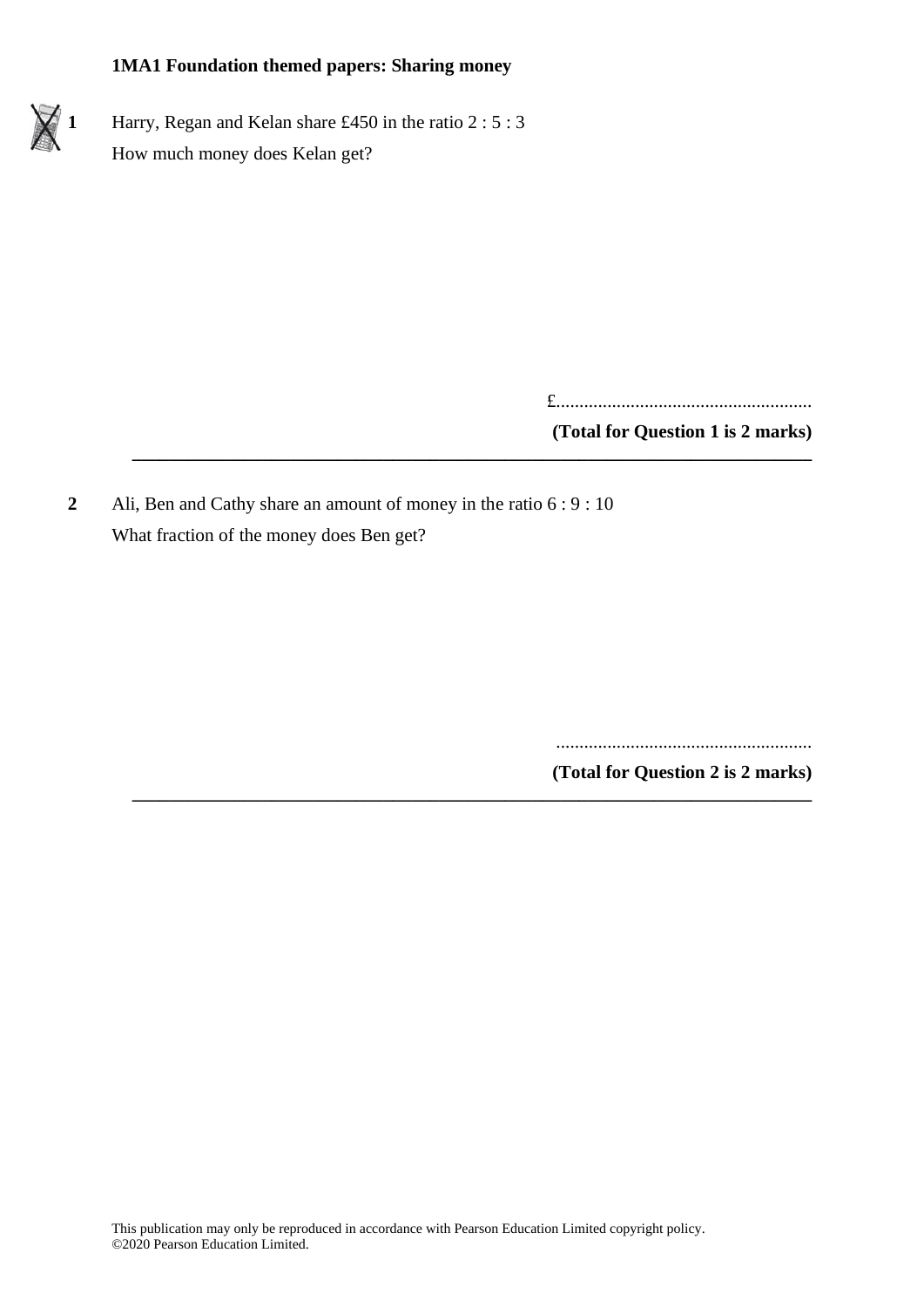- **3** Annie and Lily share some money in the ratio 4 : 3
	- (*a*) What fraction of the money does Lily get?

...................................................... **(1)**

Rosie and Dan share some sweets. Dan gets  $\frac{1}{4}$  $\frac{1}{4}$  of the sweets.

(*b*) Write down the ratio of the number of sweets Rosie gets to the number of sweets Dan gets.

**\_\_\_\_\_\_\_\_\_\_\_\_\_\_\_\_\_\_\_\_\_\_\_\_\_\_\_\_\_\_\_\_\_\_\_\_\_\_\_\_\_\_\_\_\_\_\_\_\_\_\_\_\_\_\_\_\_\_\_\_\_\_\_\_\_\_\_\_\_\_\_\_\_**

......................................................

**(1)**

**(Total for Question 3 is 2 marks)**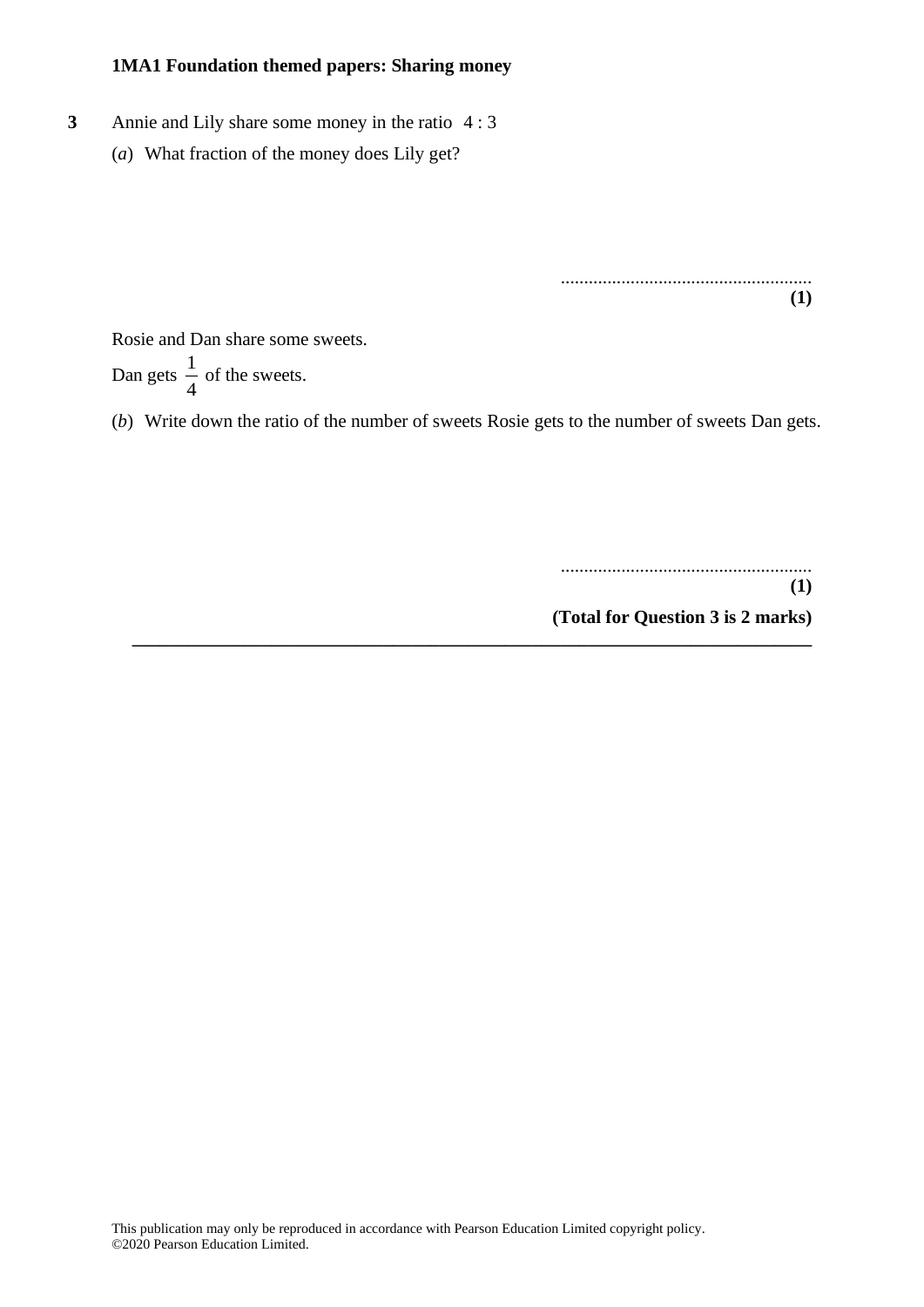**4** Alan, Bispah and Chan share a sum of money.

$$
\\ \text{Alan gets } \frac{1}{8} \text{ of the money.}
$$

Bispah gets  $\frac{1}{2}$  $\frac{1}{2}$  of the money.

Chan gets the rest of the money.

Alan gets £2.50

(*a*) Work out how much money Bispah gets.

£....................................................... (**2**)

(*b*) Find the ratio

amount of money Alan gets : amount of money Chan gets Give your answer in the form  $a : b$  where  $a$  and  $b$  are whole numbers.

> ....................................................... (**3**) (**Total for Question 4 is 5 marks**)

**\_\_\_\_\_\_\_\_\_\_\_\_\_\_\_\_\_\_\_\_\_\_\_\_\_\_\_\_\_\_\_\_\_\_\_\_\_\_\_\_\_\_\_\_\_\_\_\_\_\_\_\_\_\_\_\_\_\_\_\_\_\_\_\_\_\_\_\_\_\_\_\_\_\_\_**